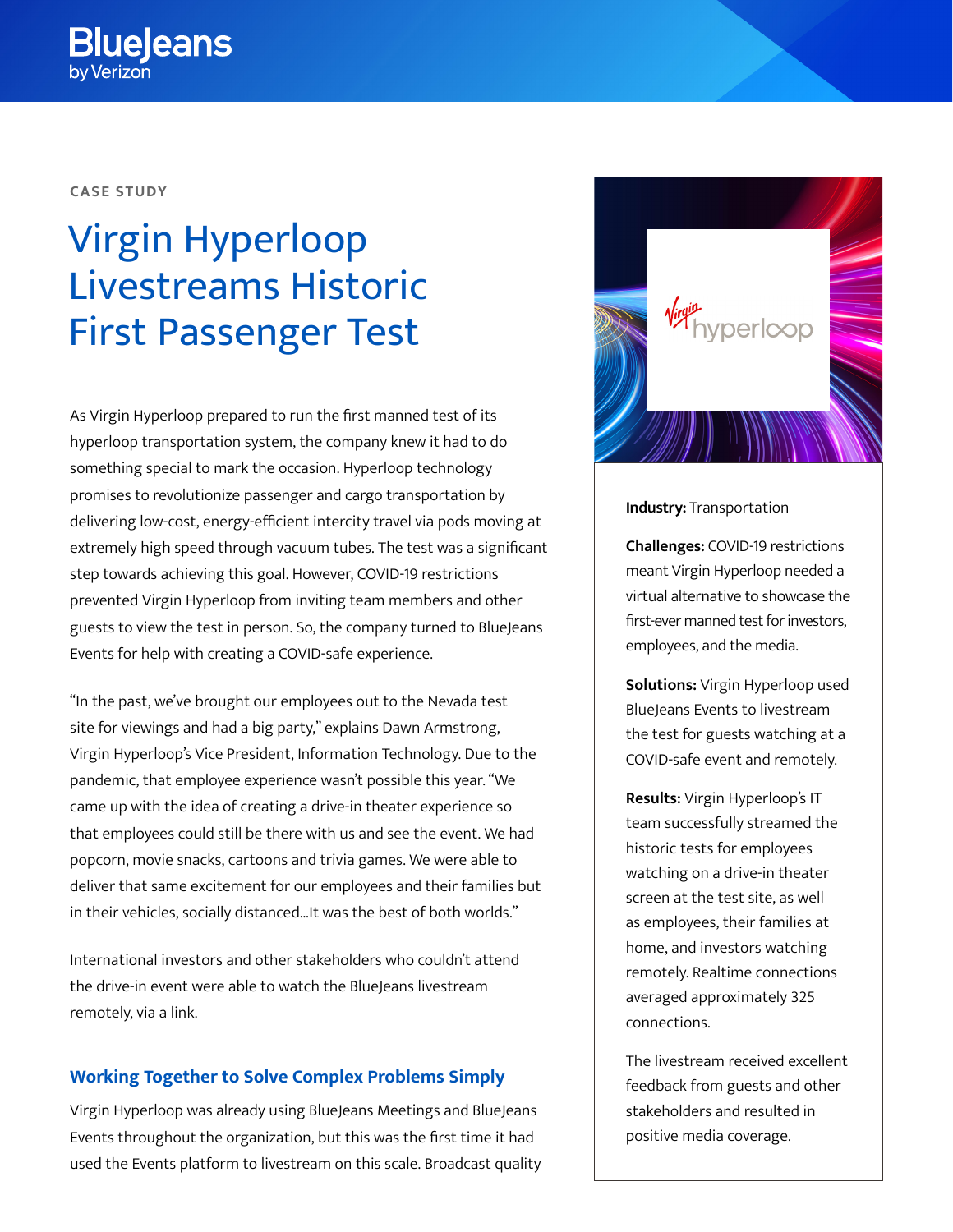"BlueJeans' technical support was simply awesome when we were running our big event. I was very impressed with how quick they were to respond and how thorough they were with some of our more complex questions. They gave us confidence to run our event well."

**– ALEX MARQUISE, SENIOR DESKTOP ADMINISTRATOR AT VIRGIN HYPERLOOP**

was critical for the livestream so BlueJeans Events was an obvious choice. BlueJeans' video upload feature means it can show videos at a much higher frame rate than can be achieved by screen-sharing options used on other platforms. This means the video quality is far superior. Virgin Hyperloop first needed to set up a pointto-point link between the test site and the location of the drive-in screen.

"There's no internet in the desert," explains Armstrong. "So that's how we got the live feed out there. We literally ran an HDMI cable two miles from a laptop at the test site to the big screen, wirelessly." Using several fixed and mobile cameras for filming, Virgin Hyperloop's information technology team used Open Broadcaster Software to combine the video feeds into a single stream. BlueJeans' video pinning and layout features allowed them to preconfigure the layout of the feeds and switch seamlessly from one feed to another.

A member of BlueJeans' technical team was on hand to answer questions and provide advice before and on the test day. "BlueJeans' technical support was simply awesome when we were running our big event. I was

very impressed with how quick they were to respond and how thorough they were with some of our more complex questions. They gave us confidence to run our event well," says Alex Marquise, Senior Desktop Administrator at Virgin Hyperloop.

"We wanted to put on the best show humanly possible," says Dawn Armstrong. "And I think we did a good job of that, given the environment we were working in." A second test, run on the following day, was also livestreamed for investors who had been unable to take part in the first event.

## **Reducing Reliance on Third-party Contractors**

With the uncertainty caused by COVID-19 set to continue into 2021, BlueJeans makes it simple for companies to run engaging, immersive events in a virtual or hybrid setting. The platform is so easy to use that Virgin Hyperloop didn't need the help of a third-party production company. This helps to keep costs low and puts complete control over the look and feel of events into the hands of the event organizers.